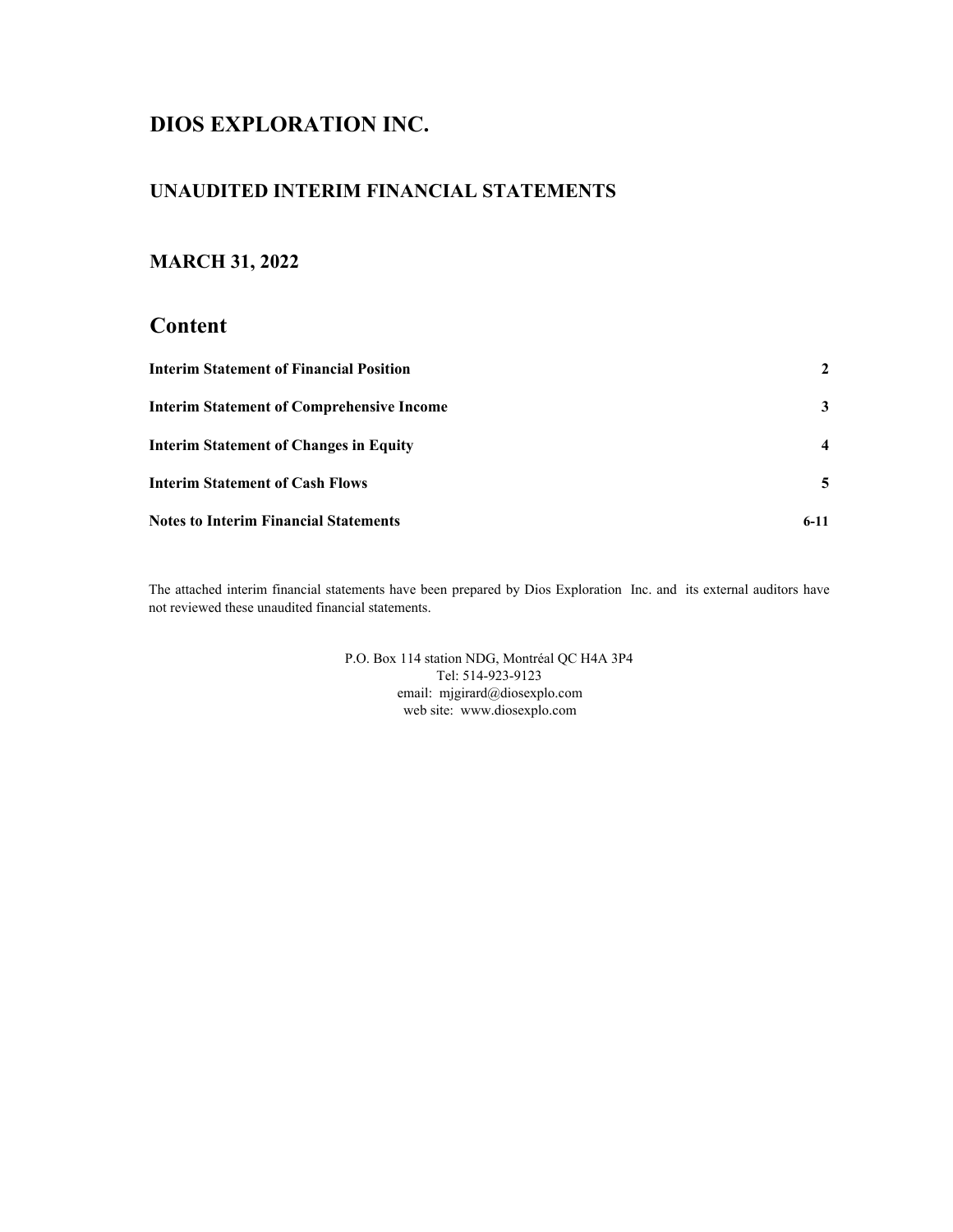# **Interim Statement of Financial Position (unaudited) DIOS EXPLORATION INC.**

| (Canadian dollars)                                                       |              |            |               |
|--------------------------------------------------------------------------|--------------|------------|---------------|
|                                                                          | <b>Notes</b> | March 31   | December 31   |
|                                                                          |              | 2021       | 2021          |
|                                                                          |              | \$         | \$            |
| <b>ASSETS</b>                                                            |              |            |               |
| Current                                                                  |              |            |               |
| Cash and cash equivalents                                                |              | 101 269    | 1 357 993     |
| Term deposits (0.67% to 1.7%), maturing between April 2022 and May 2023) |              | 1 272 150  | 101 361       |
| Good and services tax receivable                                         |              | 11 900     | 4 3 8 9       |
| Tax credits receivable                                                   |              | 516 296    | 516 296       |
| Prepaid expenses                                                         |              | 8 1 3 2    | 1 5 4 7       |
|                                                                          |              | 1 909 747  | 1981586       |
| Non-current                                                              |              |            |               |
| Fixeds assets                                                            | 5            | 586        | 657           |
| Exploration and evaluation assets                                        | 6            | 5 053 050  | 4 9 4 9 4 7 5 |
|                                                                          |              |            |               |
| <b>Total assets</b>                                                      |              | 6 963 383  | 6 9 31 718    |
| <b>LIABILITIES</b>                                                       |              |            |               |
| Current                                                                  |              |            |               |
| Trade and other payables                                                 |              | 84 476     | 21 5 14       |
| Other liabilities                                                        |              | 342 267    | 372 715       |
|                                                                          |              | 426 743    | 394 229       |
| Non-current                                                              |              |            |               |
| Loan                                                                     | 7            | 40 000     | 40 000        |
| <b>Total liabilities</b>                                                 |              | 466 743    | 434 229       |
| <b>EQUITY</b>                                                            |              |            |               |
| Share capital                                                            | 8.1          | 24 319 569 | 24 305 819    |
| Contributed surplus                                                      |              | 3 128 926  | 3 109 812     |
| Deficit                                                                  |              | (20951855) | (20918142)    |
| <b>Total equity</b>                                                      |              | 6496640    | 6 497 489     |
|                                                                          |              |            |               |
| <b>Total liabilities and equity</b>                                      |              | 6963383    | 6 9 31 7 18   |

The accompanying notes are an integral part of the financial statements

These financial statements were approved and authorized for issue by the Board of Directors on May  $6$ , 2022

*(s) Marie-José Girard (s) René Lacroix* Marie-José Girard René Lacroix Director Director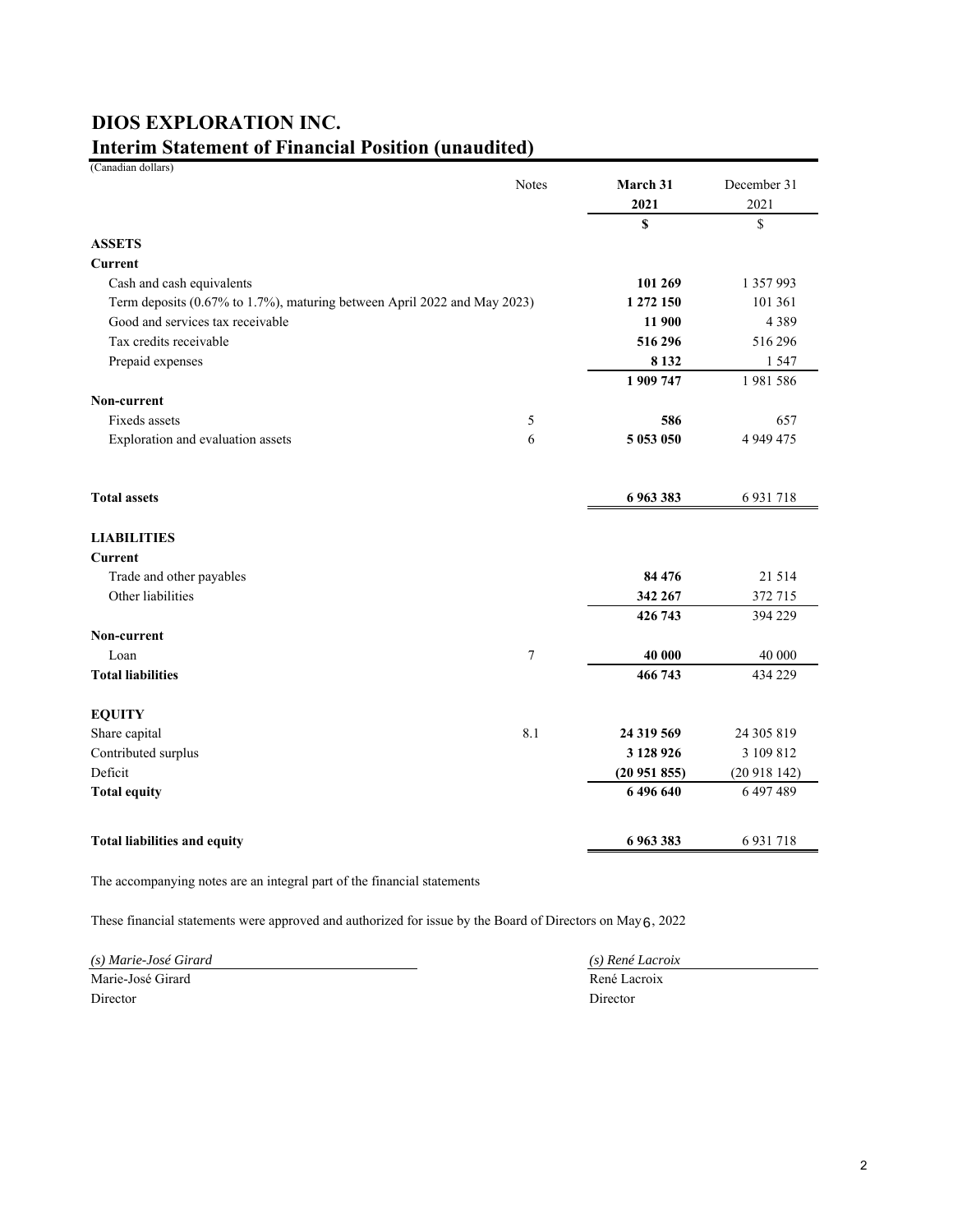| (Canadian dollars)                                     | <b>Notes</b> | Three-month period ended<br>March 31 |          |
|--------------------------------------------------------|--------------|--------------------------------------|----------|
|                                                        |              | 2022                                 | 2021     |
| <b>EXPENSES</b>                                        |              | \$                                   | \$       |
| Employee benefits expense                              | 9.1          | 20 533                               | 70 4 69  |
| Professional fees                                      |              | 10 400                               | 22 880   |
| Consulting fees                                        |              | 8 2 2 1                              | 10825    |
| Trustees, registration fees and shareholders relations |              | 7974                                 | 7790     |
| Insurance, taxes and permits                           |              | 3 3 8 0                              | 3 8 7 5  |
| Offices expenses                                       |              | 1480                                 | 1 5 6 6  |
| Publicity, travel and promotion                        |              | 81                                   | 3        |
| Amortization of fixed assets                           |              | 71                                   |          |
| <b>Bank</b> charges                                    |              | 56                                   | 97       |
| <b>OPERATING LOSS</b>                                  |              | 52 196                               | 117 505  |
| OTHER REVENUES AND EXPENSES                            |              |                                      |          |
| Finance income                                         | 10           | 1785                                 | 3 3 2 9  |
| <b>LOSS BEFORE INCOME TAXES</b>                        |              | (50 411)                             | (114176) |
| Deferred income taxes                                  |              | 30 448                               |          |
| NET LOSS AND COMPREHENSIVE INCOME                      |              | (19963)                              | (114176) |
| <b>NET LOSS PER SHARE</b>                              |              |                                      |          |
| Basic and diluted loss per share                       | 11           | (0.000)                              | (0.001)  |

# **Interim Statement of Comprehensive Income (unaudited ) DIOS EXPLORATION INC.**

The accompanying notes are an integral part of the financial statements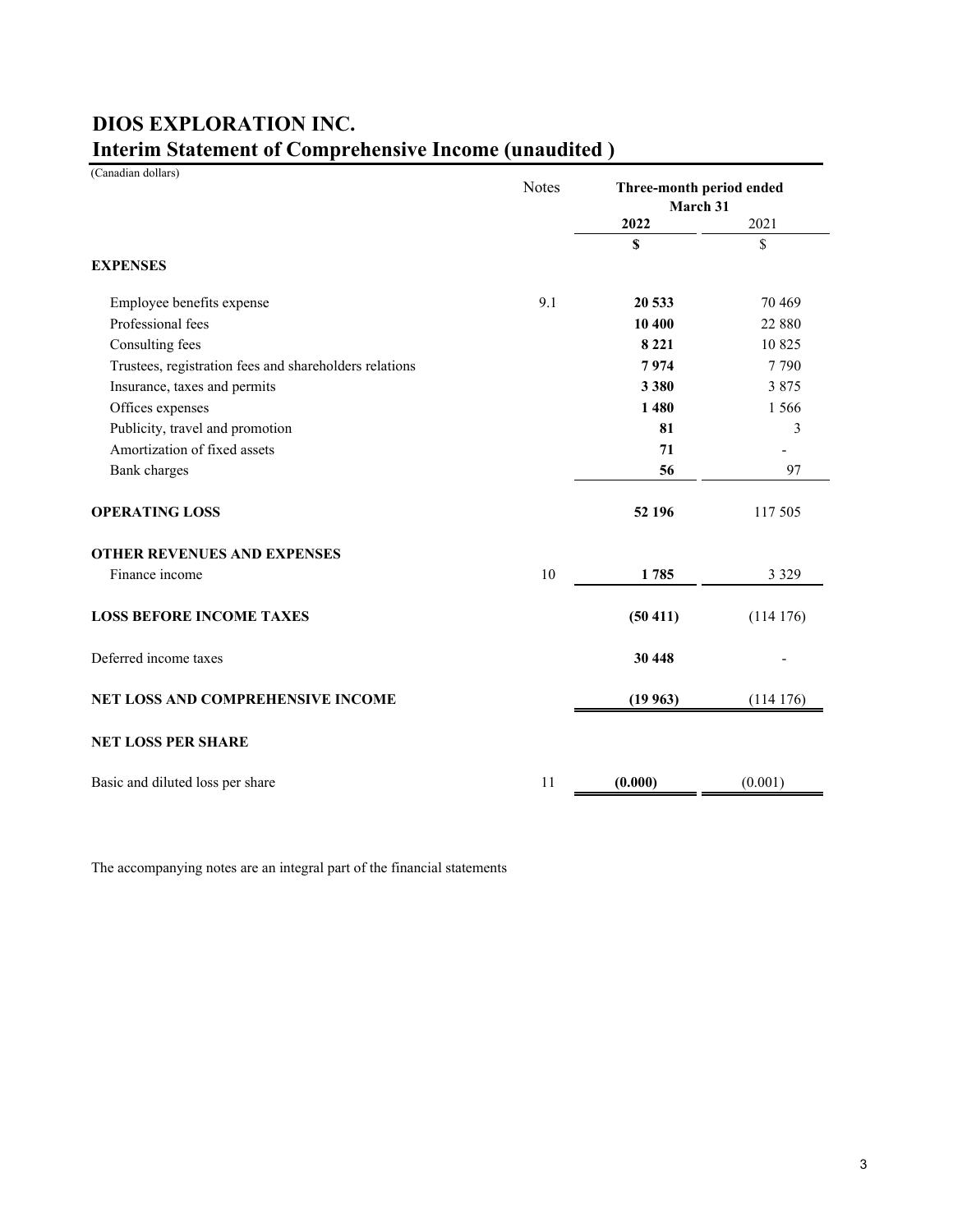# **Interim Statement of Changes in Equity (unaudited) DIOS EXPLORATION INC.**

(Canadian dollars)

|                                                                               |      |                               |               | Contributed             |                            |                                 |
|-------------------------------------------------------------------------------|------|-------------------------------|---------------|-------------------------|----------------------------|---------------------------------|
|                                                                               | Note |                               | Share capital | surplus                 | Deficit                    | Total equity                    |
|                                                                               |      | Number of<br>shares<br>issued | \$            | S                       | S                          |                                 |
| Balance at January 1, 2021<br>Net loss for the period<br>Share-based payments | 9.2  | 101 207 066                   | 23 353 319    | 2 8 8 2 9 8 6<br>68 610 | (20 537 454)<br>(114176)   | 5 698 851<br>(114176)<br>68 610 |
| Balance at March 31, 2021                                                     |      | 101 207 066                   | 23 353 319    | 2 9 5 1 5 9 6           | (20651630)                 | 5 653 285                       |
| Balance at January 1, 2022<br>Net loss for the period<br>Share-based payments | 9.2  | 114 707 066                   | 24 319 569    | 3 109 812<br>19 114     | (20931892)<br>(19963)<br>- | 6 497 489<br>(19963)<br>19 114  |
| Balance at March 31, 2022                                                     |      | 114 707 066                   | 24 319 569    | 3 128 926               | (20951855)                 | 6496640                         |

The accompanying notes are an integral part of the financial statements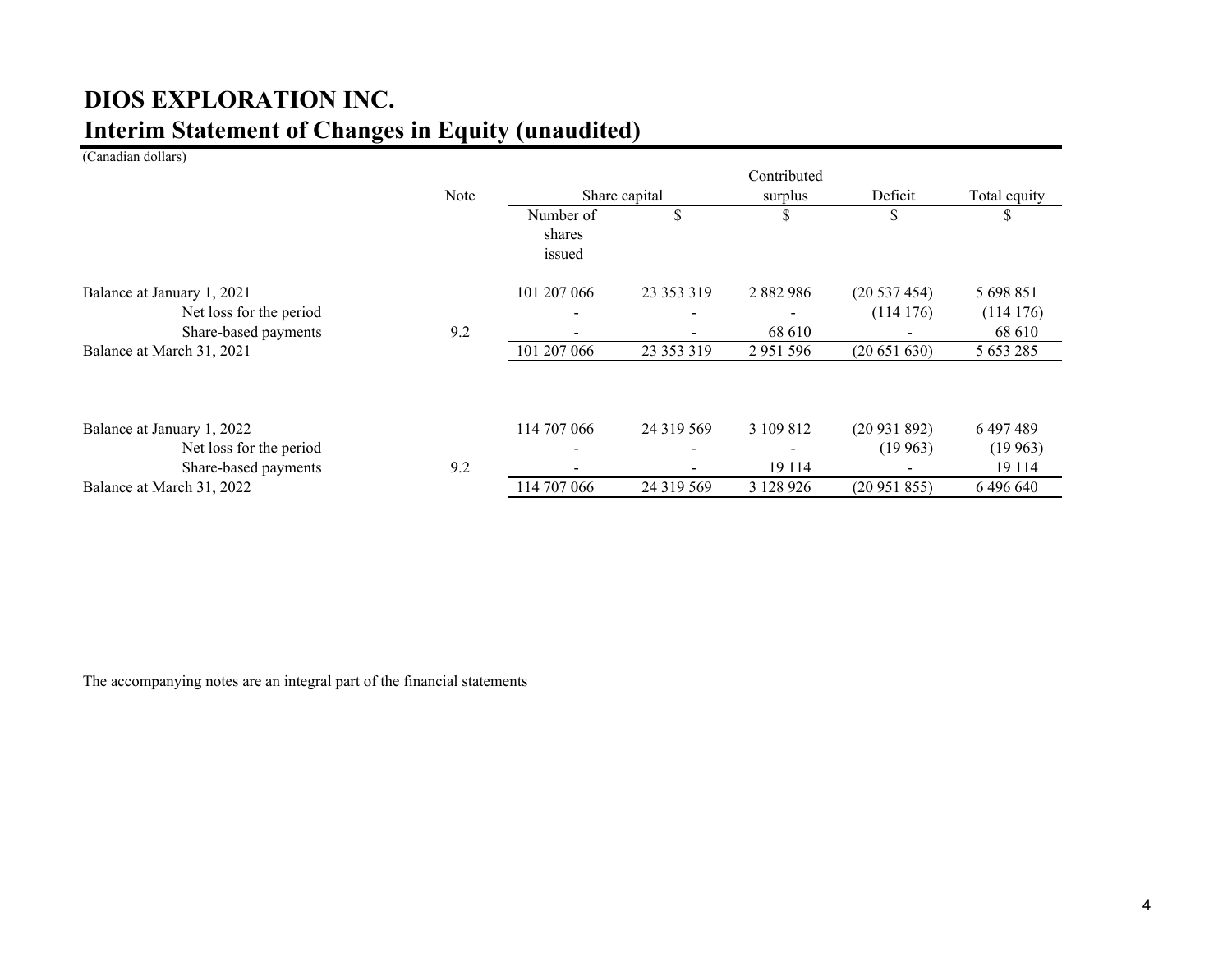# **Interim Statement of Cash Flows (unaudited) DIOS EXPLORATION INC.**

(Canadian dollars)

|                                                 |              | Three-month period ended |                |
|-------------------------------------------------|--------------|--------------------------|----------------|
|                                                 |              | March 31                 |                |
|                                                 | <b>Notes</b> | 2022                     | 2021           |
|                                                 |              | \$                       | \$             |
| <b>OPERATING ACTIVITIES</b>                     |              |                          |                |
| Net loss                                        |              | (19963)                  | (114176)       |
| Adjustments                                     |              |                          |                |
| Share-based payments                            |              | 19 114                   | 68 610         |
| Finance income not cashed                       |              | (789)                    | (596)          |
| Amortization of fixed assets                    |              | 71                       |                |
| Deferred income taxes                           |              | (30448)                  |                |
| Changes in working capital items                | 12           | 19 598                   | 68 414         |
| Cash flows from operating activities            |              | (12417)                  | 22 25 2        |
| <b>INVESTING ACTIVITIES</b>                     |              |                          |                |
| Purchase of term deposits                       |              | (1170000)                |                |
| Disposal of term deposits                       |              |                          | 325 000        |
| Addition to exploration and evaluation assets   |              | (66302)                  | (595 896)      |
| Cash flows from investing activities            |              | (1236302)                | (270896)       |
| <b>FINANCING ACTIVITIES</b>                     |              |                          |                |
| Advance of an officer (reimbursement)           |              |                          |                |
| Issuance of shares by private placement         |              |                          |                |
| Share issuance costs                            |              | (8005)                   |                |
| Cash flows from financing activities            |              | (8005)                   |                |
|                                                 |              |                          |                |
| Net change in cash and cash equivalents         |              | (1256724)                | (248644)       |
| Cash and cash equivalents, beginning of period  |              | 1 357 993                | 498 416        |
|                                                 |              |                          |                |
| Cash and cash equivalents, end of period        |              | 101 269                  | 249 772        |
| <b>Supplemental disclosure</b>                  |              |                          |                |
| Interest income received (operating activities) |              | 996                      | 2 732          |
| Interest paid (operating activities)            |              | $\blacksquare$           | $\overline{a}$ |
|                                                 |              |                          |                |

Additional information - Cash Flows- note 12

The accompanying notes are an integral part of the financial statements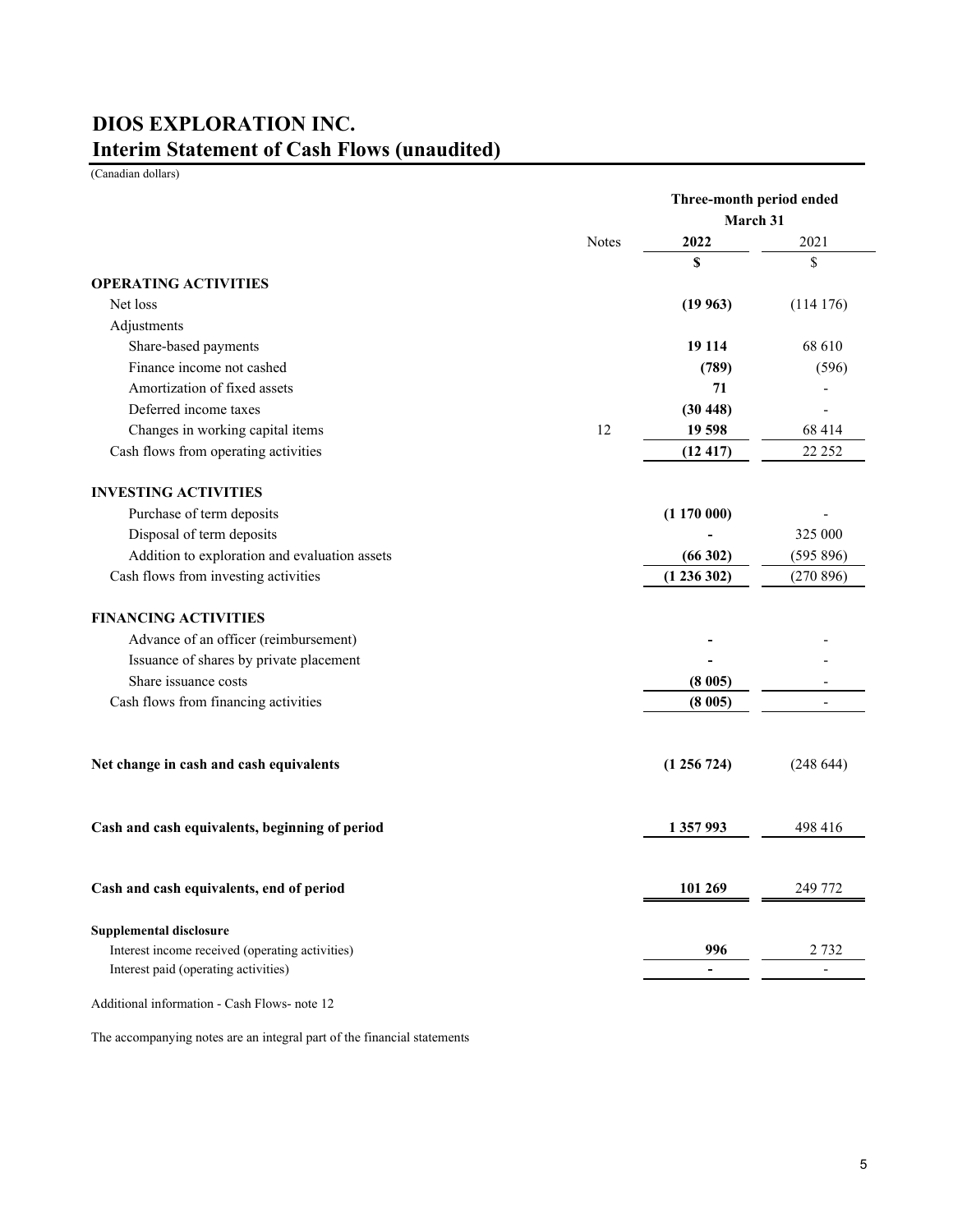(Canadian dollars)

### **1. NATURE OF OPERATIONS AND CORPORATE INFORMATION**

Dios Exploration Inc. (the "Company") is an exploration company with activities in Canada.

## **2. GOING CONCERN ASSUMPTION**

The financial statements have been prepared on the basis of the going concern assumption, meaning the Company will be able to realize its assets and discharge its liabilities in the normal course of operations.

Given that the Company has not yet determined whether its mineral properties contain mineral deposits that are economically recoverable, the Company has not yet generated income nor cash flows from its operations. As at March 31, 2022, the Company has a cumulated deficit of \$20,951,855 (\$20,918,142 as at December 31, 2021). These material uncertainties cast significant doubt regarding the Company's ability to continue as a going concern.

The Company's ability to continue as a going concern is dependent upon its ability to raise additional financing to further explore its mineral properties. Even if the Company has been successful in the past in doing so, there is no assurance that it will manage to obtain additional financing in the future.

The carrying amounts of assets, liabilities, revenues and expenses presented in the financial statements and the classification used in the statement of financial position have not been adjusted as would be required if the going concern assumption was not appropriate.

# **3. SUMMARY OF ACCOUNTING POLICIES**

### **Basis presentation**

These interim financial statements of the Company were prepared in accordance with IFRS, as issued by the International Accounting Standards Board (IASB) under International Accounting Standard (IAS) 34 - Interim Financial Reporting. These interim financial statements were prepared using the same basis of presentation, accounting policies and methods of computations outlined in Note 4, SIGNIFICANT ACCOUNTING POLICIES as described in our financial statements for the year ended December 31, 2021. The interim financial statements do not include all of the notes required in annual financial statements.

#### **4. JUDGMENTS, ESTIMATES AND ASSUMPTIONS**

When preparing the financial statements, management undertakes a number of judgments, estimations and assumptions about recognition and measurement of assets, liabilities, income and expenses. The actual results are likely to differ from the judgments, estimations and assumptions made by management, and will seldom equal the estimated results. Information about the significant judgments, estimations and assumptions that have the most significant effect on the recognition and measurement of assets, liabilities, income and expenses are discussed below.

# **Significant management judgements**

The following are significant management judgments in applying the accounting policies of the Company that have the most significant effect on the financial statements.

### **Recognition of deferred income tax assets and measurement of income tax expense**

Management continually evaluates the likehood that its deferred tax assets could be realized. This requires management to assess whether it is probable that sufficient taxable income will exit in the future to utilize these losses within the carry-forward period. By its nature, this assessment requires significant judgment. To date, management has not recognized any deferred tax assets in excess of existing taxable temporary differences expected to reverse within the carry-forward period.

### **Going concern**

The assessment of the Company's ability to continue as a going concern and to raise sufficient funds to pay for its ongoing operating expenditures, meets its liabilities for the ensuing year and to fund planned and contractual exploration programs, involves judgments based on historical experience and other factors including expectation of future events that are believed to be reasonable under the circumstances. See Note 2 for more information.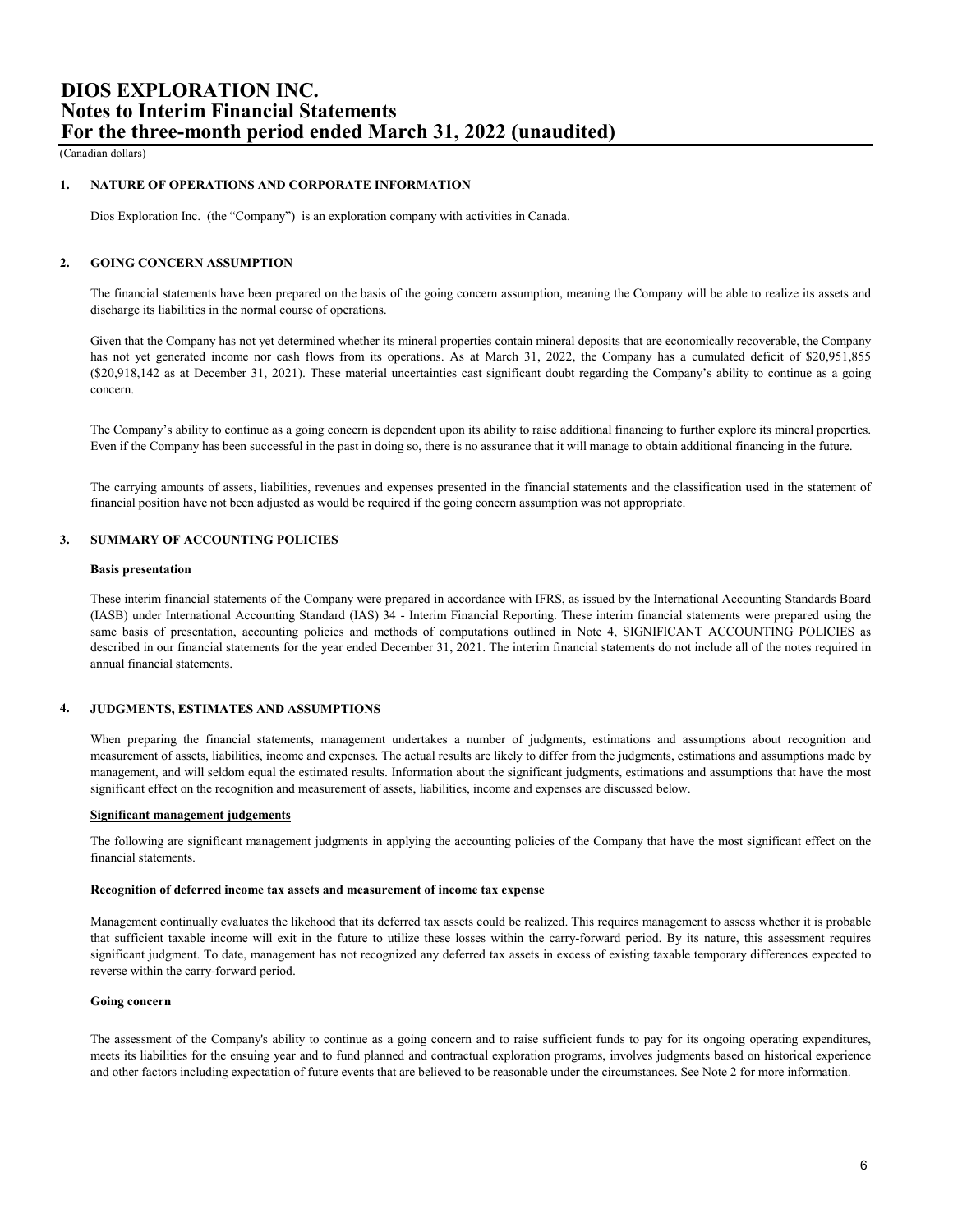(Canadian dollars)

#### **4. JUDGMENTS, ESTIMATES AND ASSUMPTIONS (continued)**

### **Estimation uncertainty**

Information about estimates and assumptions that have the most significant effect on recognition and measurement of assets, liabilities, income and expenses is provided below. Actual results may be substantially different.

### **Impairment of exploration and evaluation assets**

Determining if there are any facts and circumstances indicating impairment loss or reversal of impairment losses is a subjective process involving judgment and a number of estimates and interpretations in many cases.

When an indication of impairment loss or a reversal of an impairment loss exists, the recoverable amount of the individual asset or the cash-generating units must be estimated. If it is not possible to estimate the recoverable amount of an individual asset, the recoverable amount of the cash-generating unit to which the asset belongs must be determined.

In assessing impairment, the Company must make some estimates and assumptions regarding future circumstances, in particular, whether an economically viable extraction operation can be established, the probability that the expenses will be recover from either future exploitation or sale when the activities have not reached a stage that permits a reasonable assessment of the existence of reserves, the Compan'ys capacity to obtain financial resources necessary to complete the evaluation and development and to renew permits. Estimates and assumptions may change if new information becomes available. If, after expenditure is capitalized, information becomes available suggesting that the recovery of expenditure is unlikely, the amount capitalized is written off in profit or loss in the period when the new information becomes available.

There were no write-off of exploration and evaluation asset for the quarter ended March 31, 2021. No reversal of impairment losses has been recognized for the reporting periods.

### **Share-based payments**

The estimation of share-based payment costs requires the selection of an appropriate valuation model and consideration as to the inputs necessary for the valuation model chosen. The Company has made estimates as to the volatility of its own share, the probable life of share options granted and the time of exercise of those share options. The model used by the Company is the Black-Scholes valuation model.

### **Tax credits receivable**

The calculation of the Company's refundable tax credit on qualified exploration expenditure incurred and refundable tax credit involves a degree of estimation and judgment in respect of certain items whose tax treatment cannot be finally determined until a notice of assessment has been issued by the relevant taxation authority and payment has been received. Difference arising between the actual results following final resolution of some of these items and the assumptions made could necessitate adjustments to the refundable tax credit and refundable tax credit, exploration and evaluation assets, and income tax expense in future periods.

# **5. FIXED ASSETS**

| Gross carrying amount<br>Balance on January 1st, 2022           | Computer<br>equipment<br>859 |
|-----------------------------------------------------------------|------------------------------|
| Additions                                                       |                              |
| Balance on March 31, 2022                                       | 859                          |
| <b>Accumulated amortization</b><br>Balance on January 1st, 2022 | 202<br>71                    |
| Amortization                                                    |                              |
| Balance on March 31, 2022                                       | 273                          |
| Carrying amount on March 31, 2022                               | 586                          |

All depreciation charges are presented under Amortization of fixed assets.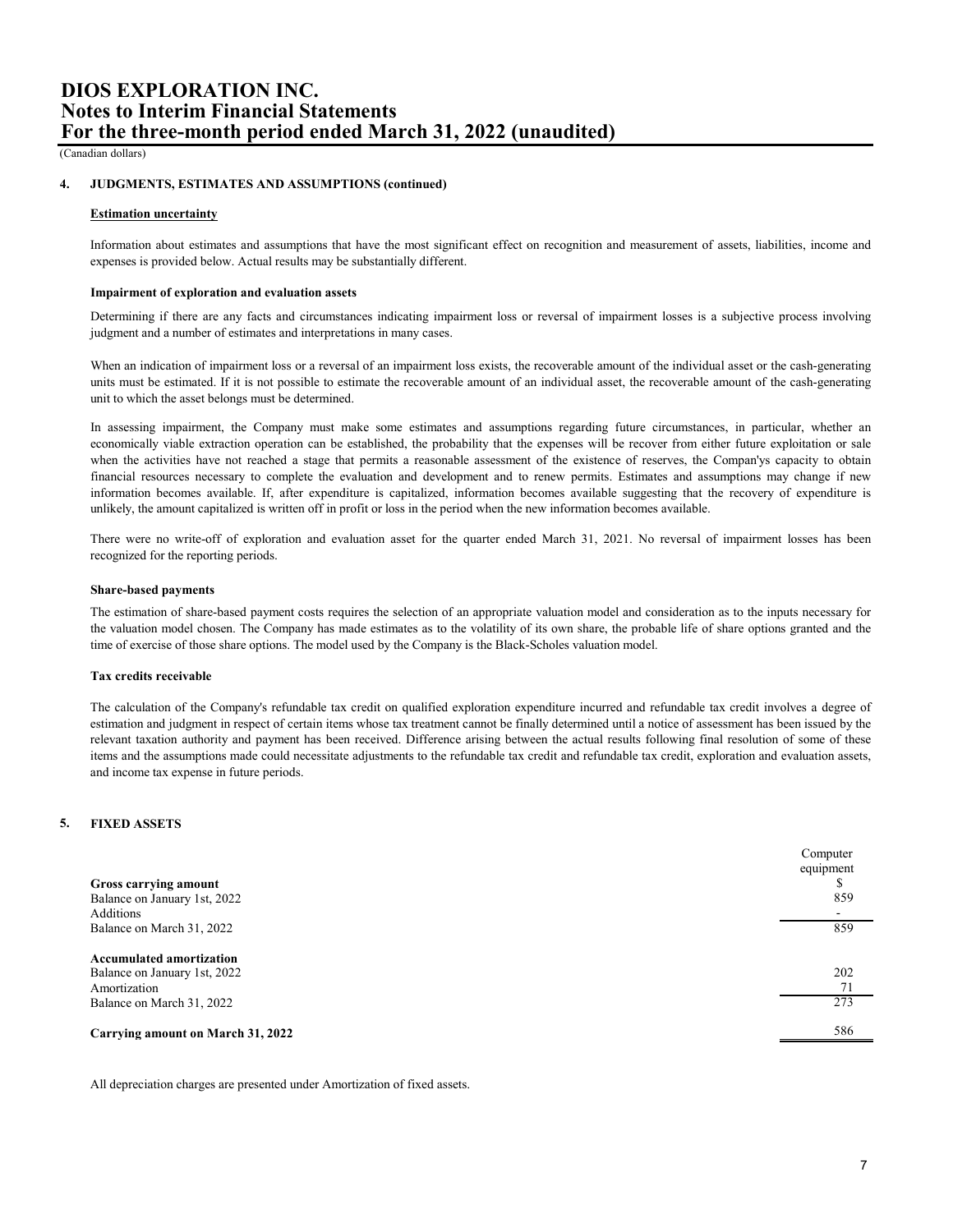(Canadian dollars)

### **6. EXPLORATION AND EVALUATION ASSETS**

| January 1,    |           | Payment received         | March 31, |
|---------------|-----------|--------------------------|-----------|
| 2022          | Additions | on option                | 2022      |
| \$            |           |                          |           |
| 59 981        | 160       |                          | 60 141    |
| 174 342       | 320       |                          | 174 662   |
| 29 908        |           |                          | 29 908    |
| 11912         | 1600      |                          | 13 512    |
| 4 0 9 0       |           |                          | 4 0 9 0   |
| 280 233       | 2 0 8 0   | $\overline{\phantom{a}}$ | 282 313   |
| January 1,    |           |                          | March 31, |
| 2022          | Additions | Tax credits              | 2022      |
| \$            | \$.       | \$                       | S         |
| 2 3 5 3 6 2 9 | 92 5 8 3  |                          | 2 446 212 |
| 1986936       | 4 2 2 0   |                          | 1991156   |
| 290 180       |           |                          | 290 180   |
| 38 497        | 4 6 9 2   | $\overline{\phantom{0}}$ | 43 189    |
| 4 6 69 24 2   | 101 495   | ٠                        | 4770737   |
|               |           | ۰                        | 5 053 050 |
|               | 4 949 475 | 103 575                  |           |

#### **7. LOAN**

The Company received a loan of \$ 60,000 under the Canada Emergency Business Account program. If the Company repays an amount of \$ 40,000 of the loan by December 31, 2023, no further amount will be repayable. Otherwise, the balance of the loan will bear interest at the rate of 5% and may be repayable in 24 monthly installments, principal and interest, on the maturity date on December 31, 2025. Since the government assistance of \$ 20,000 is not payable if the Company reimburses the amount of \$ 40,000 by December 31, 2023, this amount was recognized in the results for the year ending December 31, 2020, i.e. at the time of granting as assistance government.

#### **8. EQUITY**

### **8.1 Share capital**

The share capital of the Company consists only of ordinary shares created in unlimited number, without par value. All shares are equally admissible to receive dividends and the repayment of capital, and represent one vote each at the sharaholders' meeting of the Company.

# **8.2 Warrants**

Outstanding warrants entitle their holders to subscribe to an equivalent number of ordinary shares, as follows :

| c                     |           |                              |           |                              |
|-----------------------|-----------|------------------------------|-----------|------------------------------|
|                       |           | Ouarter ended March 31, 2022 |           | Year ended December 31, 2021 |
|                       | Number of | Weighted average             | Number of | Weighted                     |
|                       | warrants  | exercise price               | warrants  | average exercise             |
|                       |           |                              |           |                              |
| Balance, at beginning | 9 340 000 | 0.20                         |           | 0.20                         |
| Issued                |           |                              | 250 000   | 0.10                         |
| Exercised             |           |                              |           |                              |
| Balance, at the end   | 9 340 000 | 0.20                         | 9 340 000 | 0.20                         |

The number of warrants outstanding exercisable in exchange for an equivalent number of ordinary shares is as follows:

|                    | March 31, 2022 |                |
|--------------------|----------------|----------------|
|                    | Number of      | Exercise price |
| Expiry date        | warrants       |                |
|                    |                |                |
| September 10, 2023 |                | 0.20           |
| August 12, 2026    | 250 000        | 0.10           |
|                    | 9 340 000      | 0.20           |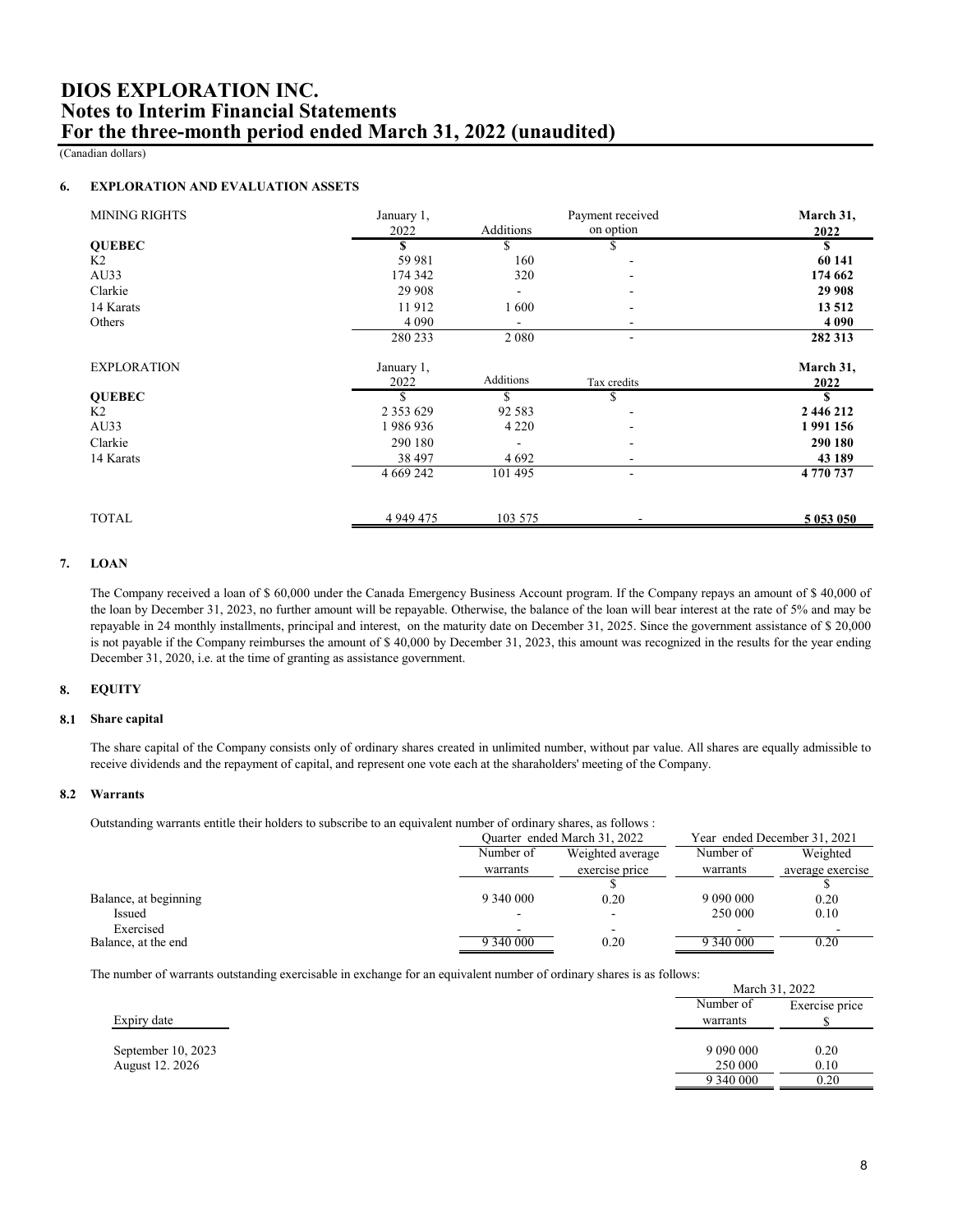(Canadian dollars)

#### **9. EMPLOYEE REMUNERATION**

## **9.1 Salaries and employee benefits expense**

|                                                                 | Three-month period<br>ended March 31 |         |
|-----------------------------------------------------------------|--------------------------------------|---------|
|                                                                 | 2021<br>2022                         |         |
|                                                                 |                                      |         |
| Salaries and benefits                                           | 58 651                               | 72 747  |
| Share-based payments                                            | 19 114                               | 68 610  |
|                                                                 | 77 765                               | 141 357 |
| Less: salaries capitalized in Exploration and evaluation assets | (57232)                              | (70888) |
| Salaries and employee benefits expense                          | 20 533                               | 70469   |

The Company has adopted share-based payment plans under which members of the Board of Directors may award options for common shares to directors, officers, employees and consultants. The maximum number of shares issuable under the plans is 6,600,000. The maximum number of common shares which may be reserved for issuance to any one optionee may not exceed 5% of the common shares outstanding at the date of grant.

### **9.2 Share-based payments**

The exercise price of each option is determined by the Board of Directors and cannot be less than the market value of the ordinary shares on the day prior the award, and the term of the options cannot exceed five years. The options granted vest in stages over a period of 18 months after the grant date, at the rate of 15% per quarter, with the exception of 10% which may be exercised from the date of the grant. For the options granted to a consultant, it vests in stages over a period of 12 months after the grant, at the rate of 25 % per quarter.

All share-based payments will be settled in equity. The Company has no legal or constructive obligation to repurchase or settle the options. The Company's share options are as follows for the reporting periods presented:

|                                 | Quarter ended March 31, 2022 |                  |                 | Year ended December 31, 2021 |
|---------------------------------|------------------------------|------------------|-----------------|------------------------------|
|                                 | Number of                    | Weighted average | Number of       | Weighted                     |
|                                 | options                      | exercise price   | options         | average exercise             |
| Outstanding as at the beginning | 4 960 000                    | 0.11             | 4 7 5 5 0 0 0   | 0.11                         |
| Granted                         |                              |                  | 1 1 5 0 0 0 0 0 | 0.10                         |
| Exercised                       |                              |                  |                 |                              |
| Expired                         |                              |                  | (945000)        | 0.10                         |
| Outstanding as at the end       | 4 960 000                    | 0.11             | 4 960 000       | 0.11                         |
| Exercisable as at the end       | 4 1 5 3 7 5 0                | 0.11             | 3 962 500       | 0.11                         |

The following table summarizes information about common share purchase options outstanding and exercisable as at March 31, 2021:

| Number of options |               |                |               |
|-------------------|---------------|----------------|---------------|
| ourstanding       | exercisable   | exercise price | Expiry date   |
| 910 000           | 910 000       | 0.10           | Feb. 19, 2023 |
| 975 000           | 975 000       | 0.10           | May 26, 2025  |
| 1925 000          | 1 636 250     | 0.12           | Oct 22, 2025  |
| 1 150 000         | 632 500       | 0.10           | June 6, 2026  |
| 4 960 000         | 4 1 5 3 7 5 0 |                |               |

In total, \$19,914 of employee remuneration expense (all of which related to equity-settled share-based payment transactions) were included in profit or loss for the three-month period ended March 31, 2022 (\$68,610 for the three-month period ended March 31, 2021) and credited to Contributed surplus.

### **10. FINANCE INCOME**

|                                                                                | Three-month period<br>ended March 31. |         |
|--------------------------------------------------------------------------------|---------------------------------------|---------|
| Finance income may be analyzed as follows for the reporting periods presented: |                                       |         |
|                                                                                | 2022                                  | 2021    |
|                                                                                |                                       |         |
| Interest income from cash and cash equivalents and term deposits               | 785                                   | 3 3 2 9 |
|                                                                                |                                       |         |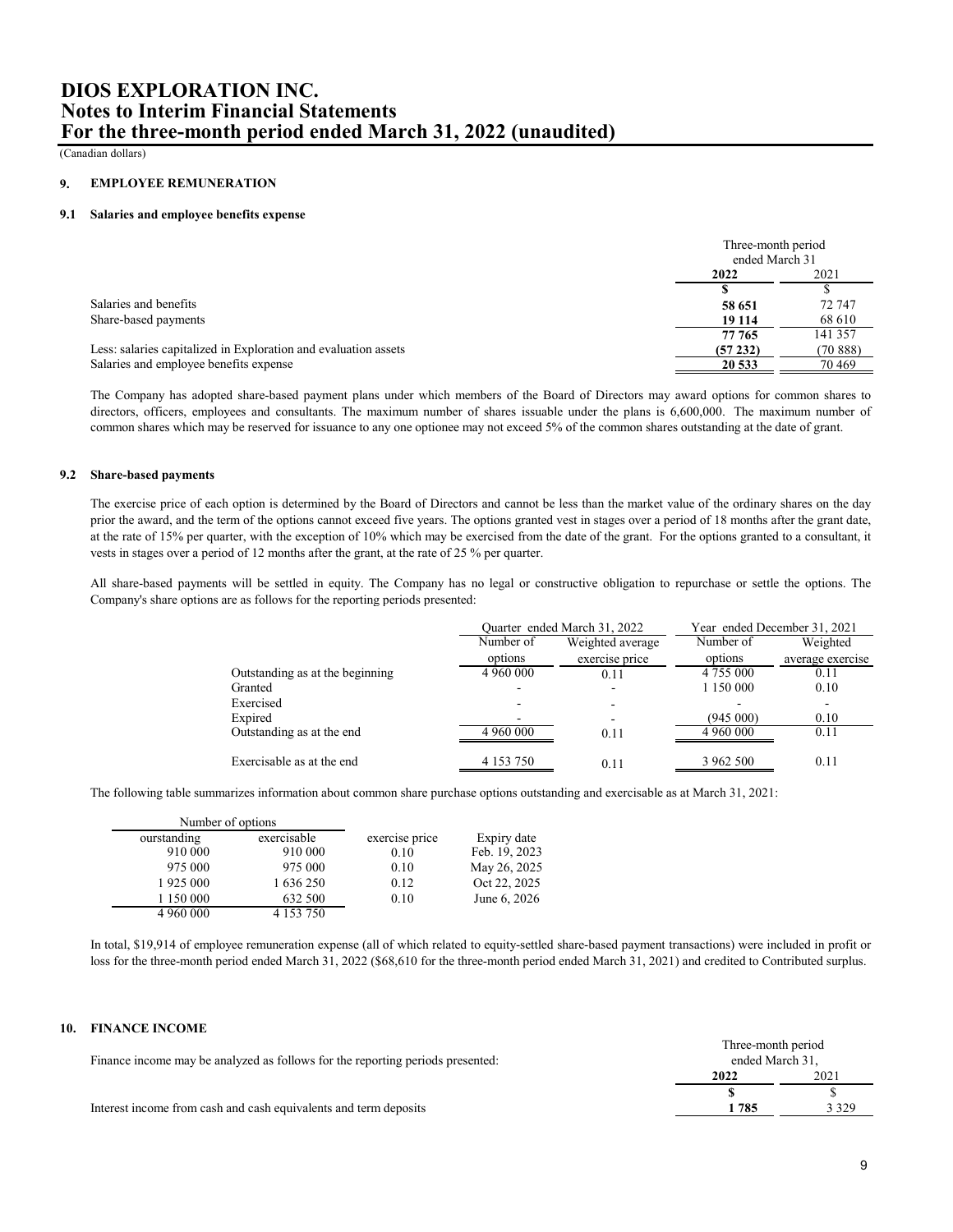(Canadian dollars)

### **11. LOSS PER SHARE**

The calculation of basic loss per share is based on the loss for the period divided by the weighted average number of shares in circulation during the period. In calculating the diluted loss per share, potential ordinary shares such as share options and warrants have not been included as they would have the effect of decreasing the loss per share. Decreasing the loss per share would be antidilutive. Details of share options and warrants issued that could potentially dilute earnings per share in the future are given in Notes 8.2 and 9.2.

|                                                  | March 31.   |             |
|--------------------------------------------------|-------------|-------------|
|                                                  | 2022        | 2021        |
|                                                  |             |             |
| Net loss                                         | \$(19.963)  | \$(114,176) |
| Weighted average number of shares in circulation | 114 707 066 | 101 207 066 |
| Basic and diluted loss per share                 | \$(0.000)   | \$(0.001)   |

There have been no other transactions involving ordinary shares between the reporting date and the date of authorization of these financial statements.

## **12. ADDITIONAL INFORMATIONS – CASH FLOWS**

The changes in working capital items are detailed as follows:

|                                  | Three-month period<br>ended March 31, |         |
|----------------------------------|---------------------------------------|---------|
|                                  |                                       |         |
|                                  | 2022                                  | 2021    |
|                                  |                                       |         |
| Good and services tax receivable | (7511)                                | 102 505 |
| Prepaid expenses and deposit     | (6585)                                | (6120)  |
| Trade and other payables         | 33 694                                | (27971) |
|                                  | 19 598                                | 68 414  |

Non-cash transactions of the statement of financial position are detailed as follows :

| Tax credits receivable applied against exploration and evaluation assets |        |          |
|--------------------------------------------------------------------------|--------|----------|
| Trade and other payables related to exploration and evaluation assets    | 48.510 | 26 7 1 1 |

## **13. RELATED PARTY TRANSACTIONS**

### **Transactions with key management personnel**

Key management personnel of the Company are members of the Board of Directors, as well as the president, the chief financial officer and the vicepresident, exploration. Key management personnel remuneration includes the following expenses:

|                                         |         | Three-month period<br>ended March 31, |  |
|-----------------------------------------|---------|---------------------------------------|--|
|                                         |         |                                       |  |
|                                         | 2022    | 2021                                  |  |
|                                         |         |                                       |  |
| Short-term employee benefits            |         |                                       |  |
| Salaries including bonuses and benefits | 53 333  | 50 000                                |  |
| Consulting fees                         | 8 2 2 1 | 10825                                 |  |
| Social security costs                   | 5317    | 4 8 4 4                               |  |
| Total short-term employee benefits      | 66 871  | 65 669                                |  |
| Share-based payments                    | 18 392  | 10758                                 |  |
| Total remuneration                      | 85 263  | 76 427                                |  |
|                                         |         |                                       |  |

**2022** 2021